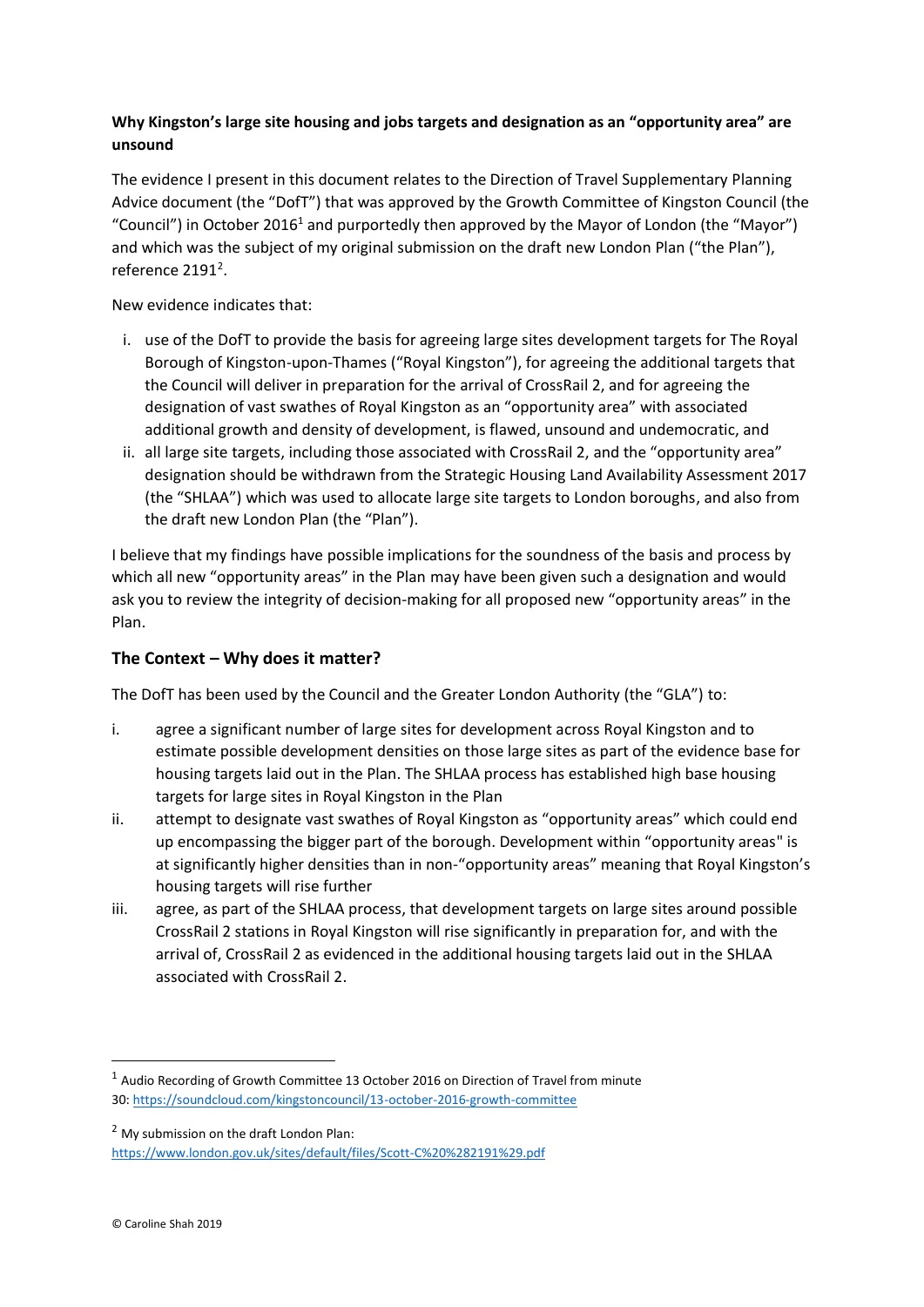## **1. The Council acted against its own constitution in seeking GLA adoption of the DofT before the expiry of the call-in period**

The Growth Committee of the Council approved the DofT on 13 October 2016<sup>1</sup>. The Council submitted the DofT to the GLA for approval by the Mayor within two business days. The Council's decision to approve the DofT was still open to challenge through call-in by residents at the time of submission of the document to the GLA

#### **2. Full Council approved the DofT after it had purportedly been approved by the Mayor and without sufficient clarification of its purpose and objectives**

On 18 October 2016, Kingston's Full Council approves the – incredibly short - Report of the Growth Committee of 13/10/16 regarding the DofT<sup>3</sup> as an urgent item authorised by the Mayor. The reason is given as, according to Standing Order 9 (2): "The Growth Committee had met after the publication of the agenda for the Council meeting and therefore the report of its meeting had to be circulated as late business."

Full Council approved the DofT after the date on which it had purportedly been adopted by the Mayor on October 17 2016

The item on the DofT in the Late Material<sup>4</sup> does not mention that the DofT would be used to establish huge large site development targets for Kingston in the London Plan, or to create designation of "opportunity areas" across the Borough. It is completely vague.<sup>5</sup>

# **3. The action to seek immediate adoption by the Mayor of the DofT de-facto removed residents' rights to call in the decision**.

To all extents and purposes, it appeared to local residents that, once the DofT had been adopted by the Mayor, it was beyond challenge at a local level

#### **4. There is no evidence that the Mayor formally adopted the DofT**

In the absence of evidence that the DofT was adopted by the Mayor, the large sites housing targets for Royal Kingston in the SHLAA and draft London Plan and the designation of Royal Kingston as an "opportunity area" are unsound.

I have been told that the Mayor adopted the DofT on October 17, 2016 at the Mayor's Planning and SDS Meeting<sup>6</sup>. There is no evidence that such a meeting took place. There is an

<sup>&</sup>lt;sup>3</sup> Report of the Growth Committee - 13 October 2016 Appendix G "The report of the Committee was received. Voting – unanimous"

<sup>4</sup> <https://moderngov.kingston.gov.uk/documents/b15503/Late%20Material%20Tuesday%2018-Oct-2016%2020.00%20Council.pdf?T=9>

<sup>5</sup> "Direction of Travel – The Committee formally adopted the Direction of Travel which will play a key role in the production of the Local Plan subject to its adoption by the Mayor for London. Once adopted by the Greater London Authority, it will provide supplementary planning advice to the London Plan policies by supporting the selective redevelopment of areas within the borough in order to provide new homes, jobs and investment."

<sup>&</sup>lt;sup>6</sup> Request for original signed Adoption Report for Direction of Travel [www.whatdotheyknow.com/request/direction\\_of\\_travel\\_approval\\_17#incoming-1329335](http://www.whatdotheyknow.com/request/direction_of_travel_approval_17#incoming-1329335)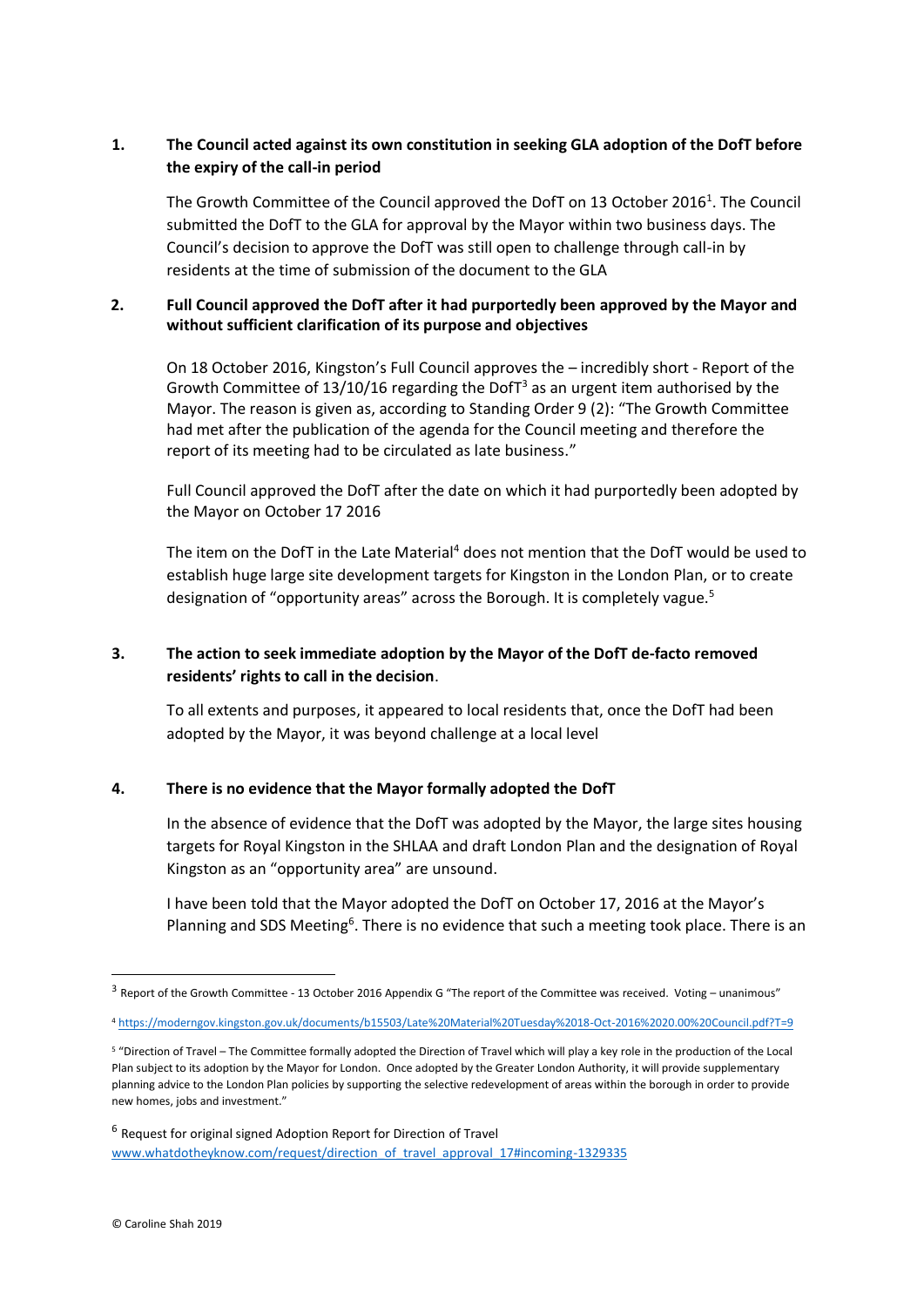Agenda for the meeting<sup>7</sup> . Evidence is needed of the dates on which the Agenda was drafted and issued in order to be sure of its legitimacy

On 23 January 2019, Quentin Baker, the then Monitoring Officer at the Council, sent me a copy of the Adoption Document for the DofT (the "Adoption Document"). The document was not signed<sup>8</sup>

There is no evidence that the Mayor signed the Adoption Document for the DofT (the "Adoption Document") on that day or indeed ever. Email correspondence between GLA officers confirms that they are unable to find a signed copy of the Adoption Document.<sup>9</sup>

It is unclear how and when the signed copy of the Adoption Document that was eventually placed on the GLA website on 6 March 2019 was created. The posting of a "signed" Adoption Document happened following a Freedom of Information request that I submitted asking for sight of the signed Adoption Document $^{10}$ .

An original of the signed Adoption Document does not appear to exist or, if it does, it has not been made public

## **5. Residents of Royal Kingston and other interested parties were effectively deprived of the knowledge that Kingston was about to be allocated significant large site targets, and the basis for such allocation**

The DofT for Royal Kingston was posted on the GLA website on 14 March 2017<sup>7</sup>. As discussed above, it is not evident that the Mayor had approved it at this time. The date that the DofT was published on the GLA's website was after public consultation on the SHLAA methodology for determining densities on large sites had finished. Consultation on the SHLAA took place between 23 November 2016 and 20 January 2017. The date of publication of the DofT was also after the final SHLAA methodology had been agreed and published on 6 February  $2017^{11}$ .

Publication of The DoT on the GLA's website was after the stated date of publication of the Development Capacity Study for Royal Kingston (the "DCS"), which is given on the DCS as February 2017<sup>12</sup>. This means that large sites targets for Royal Kingston may have been discussed, modelled and agreed with the GLA before the DofT was posted as "approved" by the Mayor on the GLA website. If this is the case, timing of the posting of the DofT on the GLA website must by definition have prevented any possible knowledge by the residents of

<sup>7</sup> Agenda for Mayor's Planning and SDS Meeting: [www.whatdotheyknow.com/request/date\\_of\\_publication\\_on\\_gla\\_websi](http://www.whatdotheyknow.com/request/date_of_publication_on_gla_websi)

<sup>8</sup> Link to unsigned Adoption Document sent by the Council on 23 January 2019 [https://docs.wixstatic.com/ugd/8451a6\\_99f9cc1ba085447aa3c38b801133ec1f.pdf?index=true](https://docs.wixstatic.com/ugd/8451a6_99f9cc1ba085447aa3c38b801133ec1f.pdf?index=true)

<sup>9</sup> Email correspondence between GLA officers[: https://www.whatdotheyknow.com/request/information\\_relating\\_to\\_the\\_king#incoming-](https://www.whatdotheyknow.com/request/information_relating_to_the_king#incoming-1359758)[1359758](https://www.whatdotheyknow.com/request/information_relating_to_the_king#incoming-1359758)

<sup>&</sup>lt;sup>10</sup> Freedom of Information request date of publication of Adoption document [https://www.whatdotheyknow.com/request/date\\_of\\_publication\\_on\\_gla\\_websi#incoming-1356864](https://www.whatdotheyknow.com/request/date_of_publication_on_gla_websi#incoming-1356864)

<sup>11</sup> SHLAA methodology: https://www.london.gov.uk/sites/default/files/shlaa\_methodology\_6\_feb\_2017.pdf

<sup>&</sup>lt;sup>12</sup> See front page of Development Scenario Testing document for Kingston upon Thames: https://www.kingston.gov.uk/downloads/download/1007/development\_scenario\_testing\_2017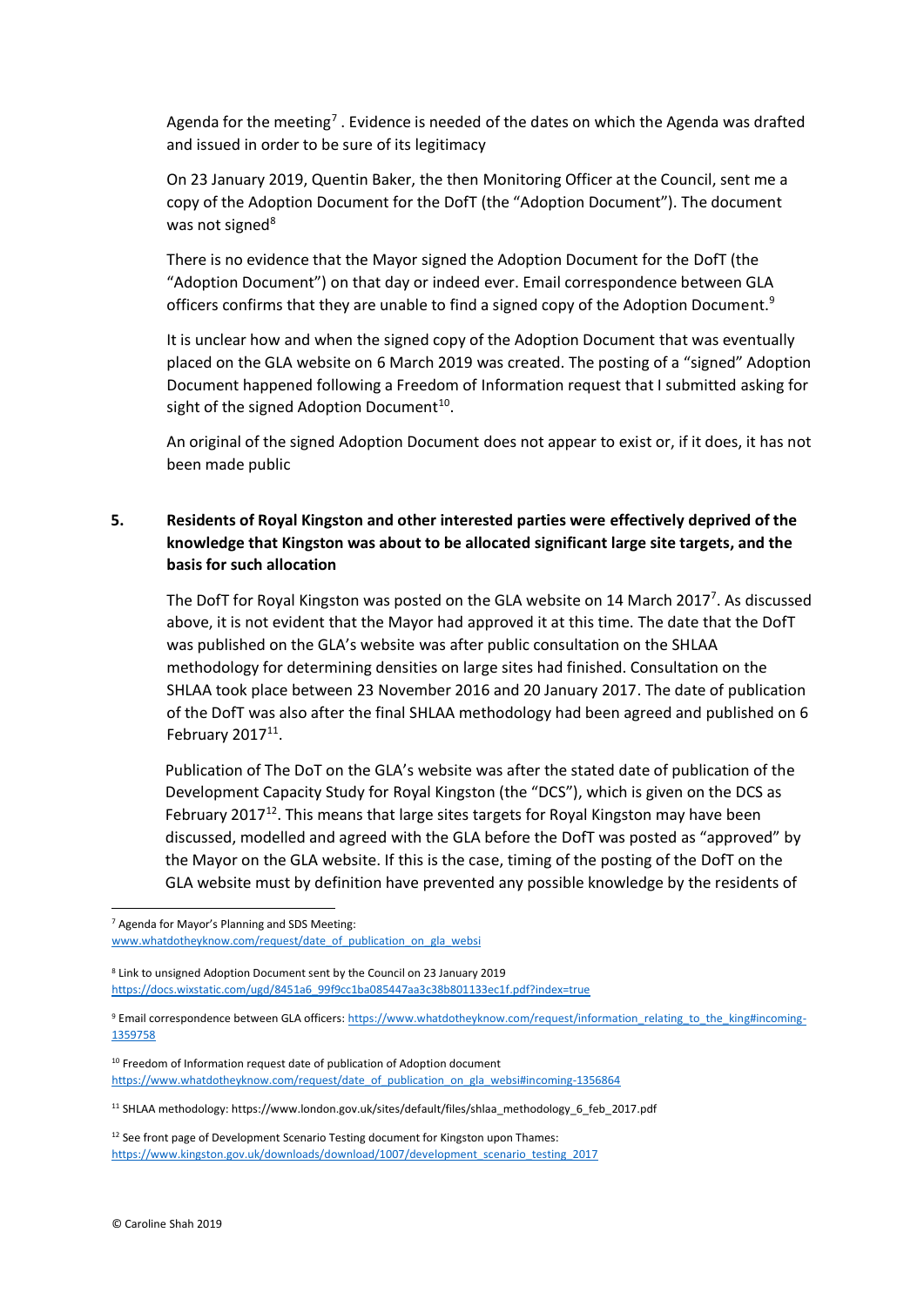Royal Kingston or by any other interested parties that the DofT was being used as justification for vastly elevated large site housing targets for Kingston and to designate Kingston as an "opportunity area" in the draft new London Plan. This is especially the case given that the GLA states that, for transparency's sake, decisions made by the Mayor are normally posted on the GLA website one day after they are made. To all extents and purposes, this gave the impression that the DofT was approved by the Mayor on 13 March 2017.

Residents and other interested parties could not therefore have known that the GLA and the Council, through the DofT, was in the process of allocating significant large site development targets to Royal Kingston as part of the SHLAA. The SHLAA methodology states that the "site assessment and borough one-to-one meetings" took place between February and mid-May, so large site targets for Royal Kingston may well have been agreed even before the DofT was published on the GLA website.

Timing of the posting in turn prevented any interested parties' involvement in the public consultation process for the SHLAA, as nobody knew that the Mayor had already approved the DofT - if indeed this was the case – and that they needed to have a direct interest in the SHLAA process. If this is the case, it represents a breach of the consultation process.

Given that the purposes for which the DofT would be used were completely unclear both in the document itself and in the Committee meeting at which the document was approved in October 2016<sup>13</sup> - despite the Adoption Document stating that the purpose of this document is to "provide clarity to residents….on the process being undertaken to produce a Growth Strategy for Royal Kingston" - and given there was no evidence that the GLA had approved the document, residents and other interested parties would not have known, and did not know, that the DofT would be and had been used to inform Royal Kingston's large site housing target and did not know that they needed to have an interest in, and contribute to, that process during the public consultation process for the SHLAA

## **5. The GLA demonstrated a lack of clarity, of robust decision-making, and openness to the public in the way it has managed plans for growth in Royal Kingston**

The GLA did not follow its own Corporate Governance Framework Agreement $14$  on matters of decision-making and openness and transparency, Sections 2, 4 and 6, by failing to publish the DofT on its website until 14 March 2017, and the Adoption Document until March 2019

A statement is made on the GLA's website that: *"Our aim is to publish each decision within one working day of it being signed off and with all the relevant background information"*

There has been a complete lack of transparency, openness and co-ordination between the GLA and the Council in bringing forward growth plans for Royal Kingston

The Issues & Options document for the new Local Plan ("I&O")<sup>15</sup> came to the Strategic Housing and Planning Committee of the Council on 8 November 2018, months before a copy

<sup>13</sup> <https://moderngov.kingston.gov.uk/ieListDocuments.aspx?CId=610&MId=8153&Ver=4>

<sup>&</sup>lt;sup>14</sup> GLA Corporate Governance Framework Agreement

[https://www.london.gov.uk/sites/default/files/corporate\\_governance\\_framework\\_agreement\\_may18.pdf](https://www.london.gov.uk/sites/default/files/corporate_governance_framework_agreement_may18.pdf)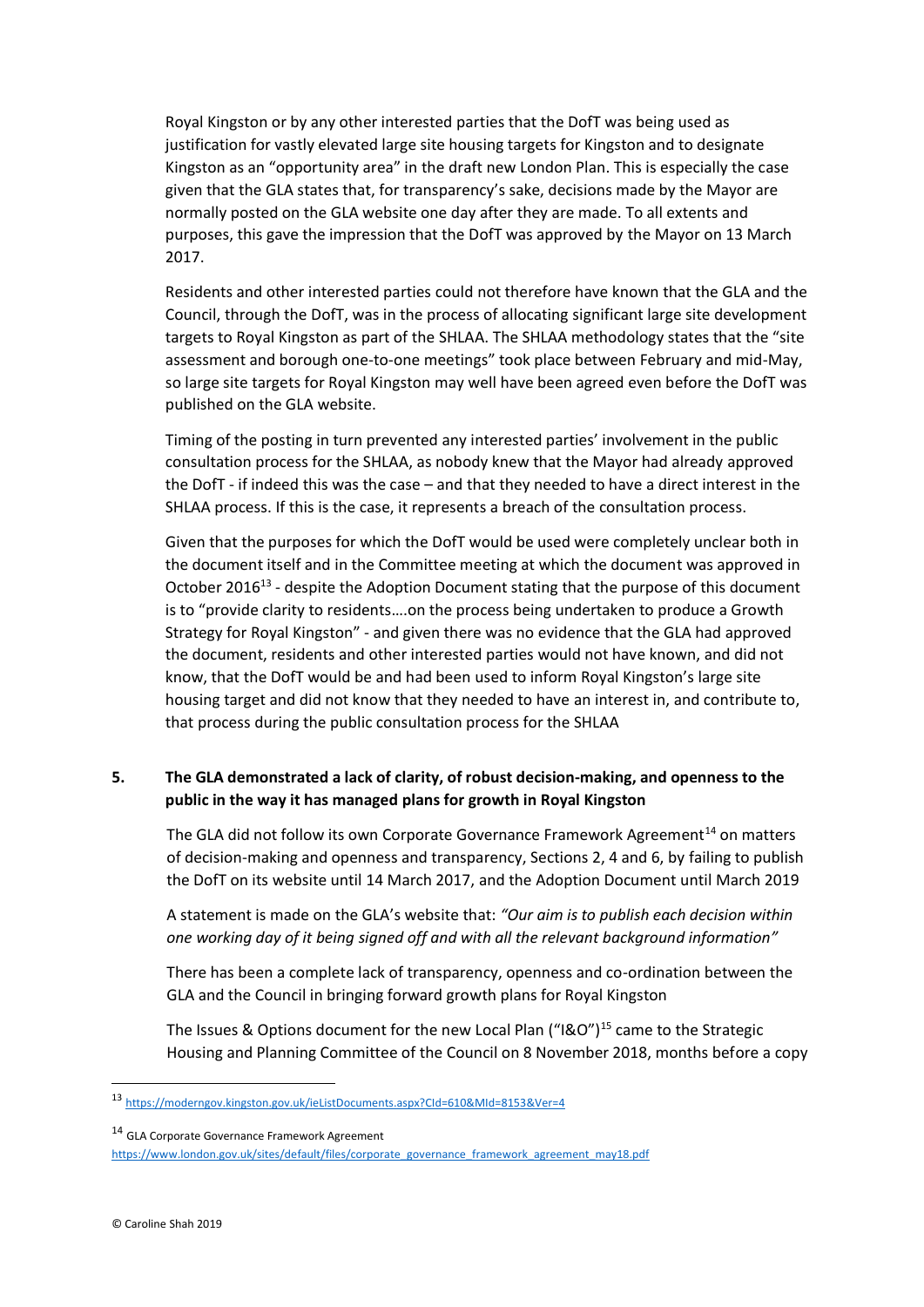of the "signed" Adoption Document was posted on the GLA's website<sup>16</sup>. This made it impossible for residents of Royal Kingston or other interested parties to understand whether growth plans laid out in the I&O had the GLA's formal endorsement.

No attempt has been made by the GLA or the Council to communicate clearly their growth plans for the Borough with residents. The vast majority of people in the borough were and still are unaware of the existence of the DofT and most people remain unaware of the purposes for which it has been and is still being used

The Agenda document for the "Mayor's Planning and SDS Meeting"<sup>17</sup> clearly itemises the DofT for approval under the title "Opportunity Area Planning Framework"

The Kingston Town Centre Opportunity Area Planning Framework document ADD414, approved on 12 April 2016 $^{18}$ , asked for funds to extend the document from Kingston Town Centre to "include the 10 proposed CrossRail 2 stations in the borough". The Objective and Expected Outcome for the project was to "produce the *draft Kingston Opportunity Area Plan*…by April 2016".

In contrast, Kingston council has asserted that the Council "(either independently or with the GLA) has not produced an Opportunity Area Planning Framework"<sup>19</sup> (the "OAPF"), while information from minutes of the Opportunity Area Strategic Board<sup>20</sup> on 28<sup>th</sup> January 2016 indicate that preparation of the OAPF might take place as part of the Local Plan. However, the first consultation is currently taking place on Kingston's Local Plan and the document makes no reference to the need for an OAPF as part of the Local Plan process.

Most recently, in correspondence from the GLA dated 22 May 2019, an officer now states that *"The Royal Borough of Kingston has just published its new Local Plan early engagement document. This is the first stage in preparing a statutory development plan for Kingston, and I urge you to send your comments and suggestions to Kingston. It is this Local Plan that will guide the location and form of new development and set the boundary for the opportunity area. The Mayor is not proposing to prepare an Opportunity Area Planning Framework for Kingston currently, as he is content for the borough to bring forward proposals through the new Local Plan."*

How is anyone to make head or tail of what is going on? These plans are not, and have never been, clear or communicated clearly to residents; nor have residents' views been sought and

<sup>15</sup> Draft Issues and Options document for Royal Kingston [https://moderngov.kingston.gov.uk/documents/s79535/Issues%20and%20Options%20for%20the%20Local%20Plan%20-](https://moderngov.kingston.gov.uk/documents/s79535/Issues%20and%20Options%20for%20the%20Local%20Plan%20-%20November%20SHAP.pdf) [%20November%20SHAP.pdf](https://moderngov.kingston.gov.uk/documents/s79535/Issues%20and%20Options%20for%20the%20Local%20Plan%20-%20November%20SHAP.pdf)

16 [https://www.whatdotheyknow.com/request/information\\_relating\\_to\\_the\\_king#incoming-1359758](https://www.whatdotheyknow.com/request/information_relating_to_the_king#incoming-1359758)

<sup>17</sup> [https://docs.wixstatic.com/ugd/8451a6\\_99f9cc1ba085447aa3c38b801133ec1f.pdf?index=true](https://docs.wixstatic.com/ugd/8451a6_99f9cc1ba085447aa3c38b801133ec1f.pdf?index=true)

<sup>18</sup> ADD 414: Contract extension for Kingston Opportunity Area Action Plan[: https://www.london.gov.uk/decisions/add414](https://www.london.gov.uk/decisions/add414-kingston-town-centre-oapfarea-action-plan-contract-extension) [kingston-town-centre-oapfarea-action-plan-contract-extension](https://www.london.gov.uk/decisions/add414-kingston-town-centre-oapfarea-action-plan-contract-extension)

<sup>19</sup>Freedom of Information of Act request CAS – 1031108/IR/KJF, reply 02 May 2019: [https://www.whatdotheyknow.com/request/534630/response/1358380/attach/3/FOI%20Internal%20Review%20CAS%20](https://www.whatdotheyknow.com/request/534630/response/1358380/attach/3/FOI%20Internal%20Review%20CAS%201031108%20Kingston%20Opportunity%20Framework.pdf?cookie_passthrough=1) [1031108%20Kingston%20Opportunity%20Framework.pdf?cookie\\_passthrough=1](https://www.whatdotheyknow.com/request/534630/response/1358380/attach/3/FOI%20Internal%20Review%20CAS%201031108%20Kingston%20Opportunity%20Framework.pdf?cookie_passthrough=1)

<sup>20</sup> Minutes of meetings of Opportunity Area Strategic Board for Kingston [https://www.whatdotheyknow.com/request/request\\_for\\_information\\_on\\_actio#outgoing-611064](https://www.whatdotheyknow.com/request/request_for_information_on_actio#outgoing-611064)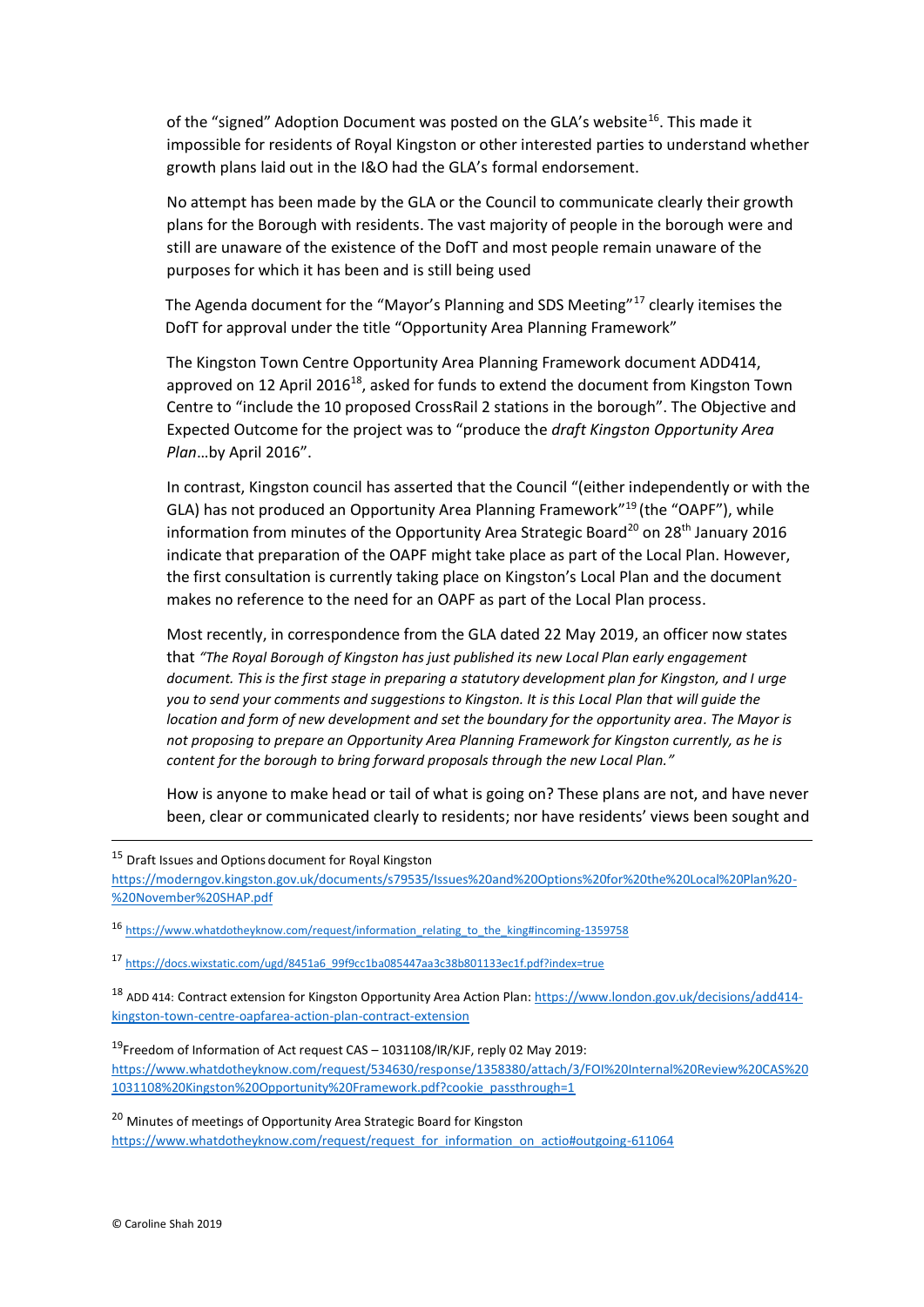taken in to account in any way that can be seen to have influenced the housing and jobs targets that the council has agreed with the GLA nor the possible designation of vast swathes of the Borough as an "opportunity area" or "areas of opportunity".

## **6. The GLA and the Council have not addressed Human Rights and Equalities Duties or Environmental Considerations in setting vast housing and jobs targets across the Borough and designating Royal Kingston as an "opportunity area"**

The possible regeneration of vast swathes of the borough, including council estates, raises major issues of human rights and equality as well as significant environmental issues

The compilation of The DofT and its use to establish massive large site housing and jobs targets for the Borough, as well as to justify Kingston being designated an "opportunity area" in the draft new London Plan, does not seem to have included a sustainability appraisal or any initial and ongoing equalities impact assessments that were meant to accompany the project to ensure that "at each point of the drafting and consultation process for the proposed document, equalities impacts are considered and actions decided to address any emerging issues" as laid out in Point 3.1 of GLA contract ADD340 $^{21}$  dated 26 August 2015. The requirement to address equalities issues arises under the Equalities Act 2010.

Specifically, the DofT does not mention the council's plans for the provision of affordable housing and the possible regeneration of council estates in the borough. Council estates are likely to have BAME occupants, elderly, disabled, gender reassigned, and pregnant people, mothers and people of many different races, genders, religions and belief, sexual orientation and different states of marriage/civil partnership status and who all need to be considered under equalities legislation.

In the later GLA paper ADD414 $18$  dated 12 April 2016, requesting further funding for the Kingston "opportunity area", the GLA goes so far as to say that "it is unlikely that this project will have negative equalities impacts". It is hard to understand the justification for this statement when the GLA and the Council have plans for growth on such a massive scale throughout the Borough which include widespread regeneration, redevelopment, internationalisation and gentrification of the Borough. The paper goes on to say: "The project will also be subject to a review and this will also address equalities impacts". There is no evidence that such a review took place.

GLA paper ADD340 stated that: *"3.2 Given the regeneration focus of the proposed project, identification of relevant equalities groups and potentially vulnerable locally affected populations will be undertaken at the outset of the project."* This statement and others on the same subject are repeated word for word in contract extension ADD 414<sup>13</sup> which funded a document that has been used to extend the Kingston "opportunity area" from Kingston Town Centre to across vast swathes of Royal Kingston

In GLA paper ADD 2026 $^{22}$ , dated 19 October 2016, the GLA states under 3.1 Equality Comments that "In arriving at the recommended decision to approve this proposed budget,

<sup>21</sup> Equality comments on preparation of Kingston Town Centre OAPF: [www.london.gov.uk/decisions/add340-kingston-town-centre-oapf-area-action-plan-aap-consultancy](http://www.london.gov.uk/decisions/add340-kingston-town-centre-oapf-area-action-plan-aap-consultancy)

<sup>22</sup> <https://www.london.gov.uk/decisions/add2026-kingston-town-centre-oapf>